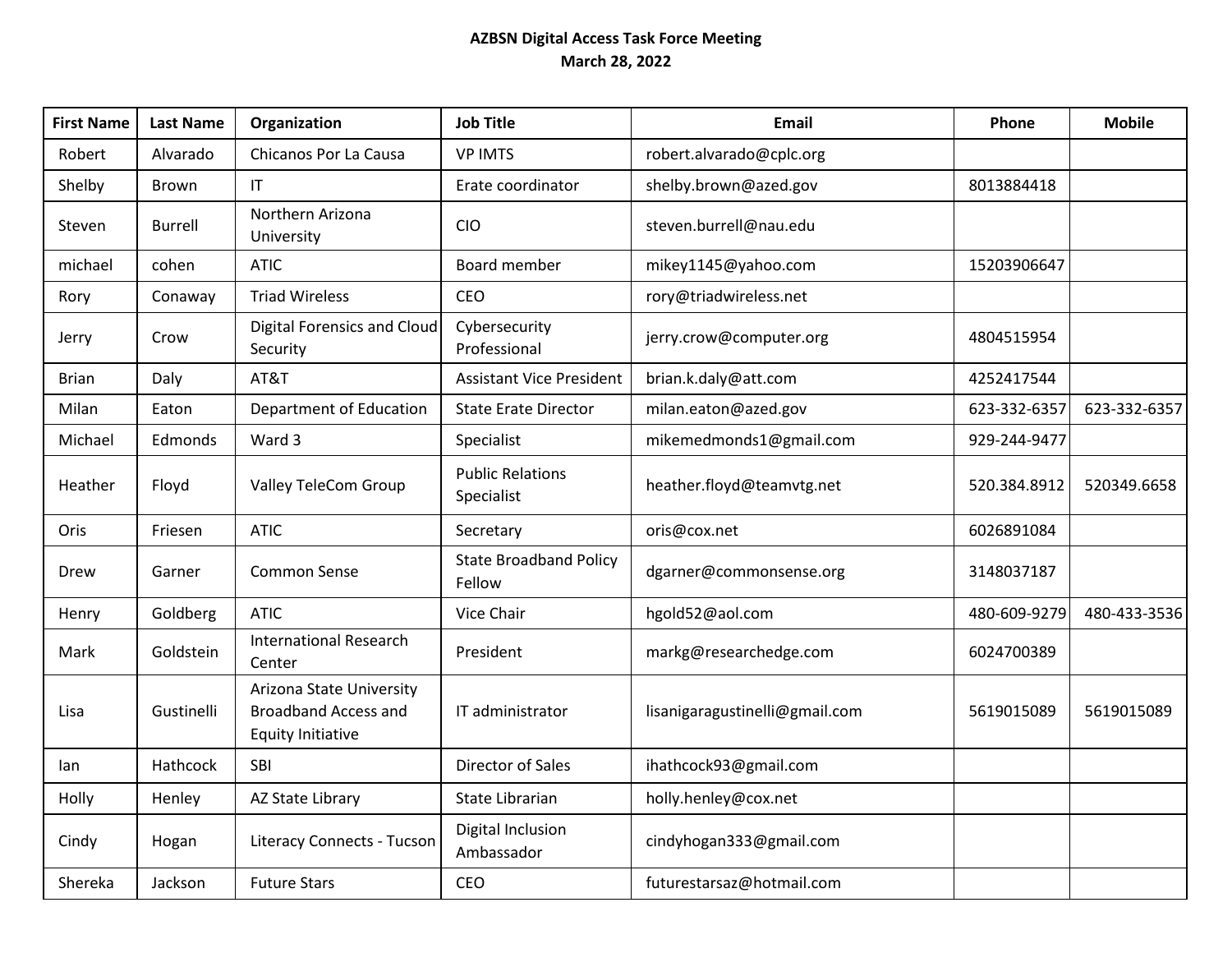## **AZBSN Digital Access Task Force Meeting March 28, 2022**

| EJ.      | John      | American Indian Policy<br>Institute                | Research & Policy<br>Analyst                       | ej.john@asu.edu              |             |              |
|----------|-----------|----------------------------------------------------|----------------------------------------------------|------------------------------|-------------|--------------|
| Ryan     | Kelly     | Pima Area Labor<br>Federation, AFL-CIO             | <b>Field Director</b>                              | rkelly@azaflcio.org          | 5202560995  |              |
| John     | Kelly     | Triadvocates                                       | Dog Walker                                         | John@triadvocates.com        | 6026390852  | 6026390852   |
| Kelly    | Krusee    | Arizona Department of<br>Education                 | Program Manager,<br>digital teaching &<br>learning | kelly.krusee@azed.gov        | 6023642122  |              |
| Tarma    | Liranzo   | <b>ETS</b>                                         | Program Manager                                    | tarma.liranzo@ets-pllc.com   |             |              |
| Ilana    | Lowery    | Common Sense Media                                 | Arizona Director                                   | ilowery@commonsense.org      | 6233410177  | 623-341-0177 |
| AZ State | Mala      | Arizona State Library                              | E-rate administrator for<br>nublic libraries.      | mala@azlibrary.gov           | 4802215120  |              |
| Cheryl   | MangoPage | Coconino County<br><b>Education Service Agency</b> | supt                                               | cmango-paget@coconino.az.gov | 19286798057 |              |
| Derek    | Masseth   | Sun Corridor Network                               | <b>Executive Director</b>                          | dmasseth@suncorridor.org     |             |              |
| Sophia   | Mayberry  | Arizona Department of<br>Education                 | Project Manager                                    | Sophia.braham@azed.gov       |             |              |
| Jessica  | Novak     | United Way of Tucson and<br>S Arizona              | Senior Director                                    | jnovak@unitedwaytucson.org   |             |              |
| Mauricio | Orozco    | Care1st Health Plan<br>Arizona                     | Community Engagement<br>Manager                    | morozco@care1staz.com        | 14802823631 |              |
| Lawrie   | Prickett  | Smith Bagley Inc                                   | <b>Information &amp; Data</b><br>Specialist        | lprickett@cellularoneaz.com  | 9285370375  | 9282051604   |
| Tracy    | Rexroat   | Az Department of<br><b>Education</b>               | Program Specialist                                 | tracy.rexroat@azed.gov       | 6023640322  |              |